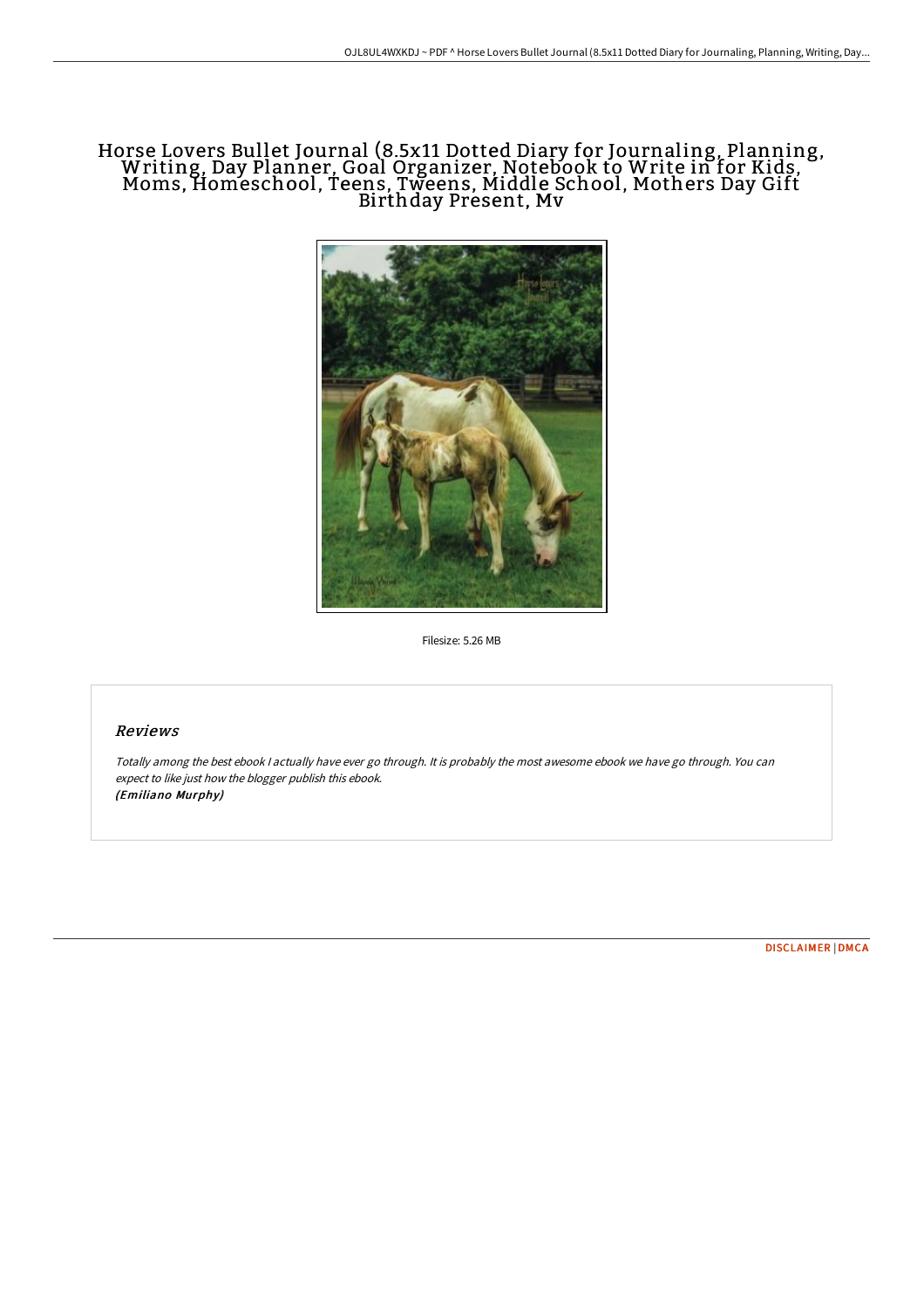## HORSE LOVERS BULLET JOURNAL (8.5X11 DOTTED DIARY FOR JOURNALING, PLANNING, WRITING, DAY PLANNER, GOAL ORGANIZER, NOTEBOOK TO WRITE IN FOR KIDS, MOMS, HOMESCHOOL, TEENS, TWEENS, MIDDLE SCHOOL, MOTHERS DAY GIFT BIRTHDAY PRESENT, MV



Createspace Independent Publishing Platform, 2018. Paperback. Condition: New. Language: English . Brand New Book \*\*\*\*\* Print on Demand \*\*\*\*\*.Dotted, wide open spaces to write, create, box, graph, color, and draw in! (Check out our Friesian Horse Lovers Journal, as well.) Run with your pen and colored pencils through this lovely 8.5 x11 inches, 120-page, light weight dot matrix notebook to write in for girls, women, mothers, daughters, sons, men, parents, children, teens, tweens, and . well, anyone who loves horses! Create your own day planner, writing pad, prayer journal, or artistic diary with this unique mare-and-foal Horse Lovers Journal by inspirational author, artist, photographer Mikaela Vincent of MoreThanAConquerorBooks. With light, evenly spaced dot grids, bullet journals make horizontal, vertical, and diagonal free-hand creativity easy and fun, even while organizing daily activities such as note-taking, time management, strategic planning, shopping lists, sketching, and anything else you can imagine. With occasional quotes about horses from Job 39:19-25, take this beautiful journal into your war room quiet times, or carry it with you throughout the day to jot down whatever inspires you and illustrate your thoughts. The pages are lightweight, but feel free to use colored pencils to decorate what you write about. Mark down and illustrate your experiences, hopes, dreams, plans, and desires. Diaries and journals are a great way to reduce stress, clear your mind, increase focus, and plan out your goals to reach your dreams and desires. This pretty journal is perfect for girls and boys to give their moms as a mothers day gift, or parents might find it the perfect birthday present for a son or daughter. You can also buy one for yourself, just because you love horses and love to write and create! Visit our website at for more journals, day planners, novels, and good books...

D. Read Horse Lovers Bullet Journal (8.5x11 Dotted Diary for Journaling, Planning, Writing, Day Planner, Goal Organizer, Notebook to Write in for Kids, Moms, [Homeschool,](http://digilib.live/horse-lovers-bullet-journal-8-5x11-dotted-diary-.html) Teens, Tweens, Middle School, Mothers Day Gift Birthday Present, Mv Online

**Download PDF Horse Lovers Bullet Journal (8.5x11 Dotted Diary for Journaling, Planning, Writing, Day Planner,** Goal Organizer, Notebook to Write in for Kids, Moms, [Homeschool,](http://digilib.live/horse-lovers-bullet-journal-8-5x11-dotted-diary-.html) Teens, Tweens, Middle School, Mothers Day Gift Birthday Present, Mv